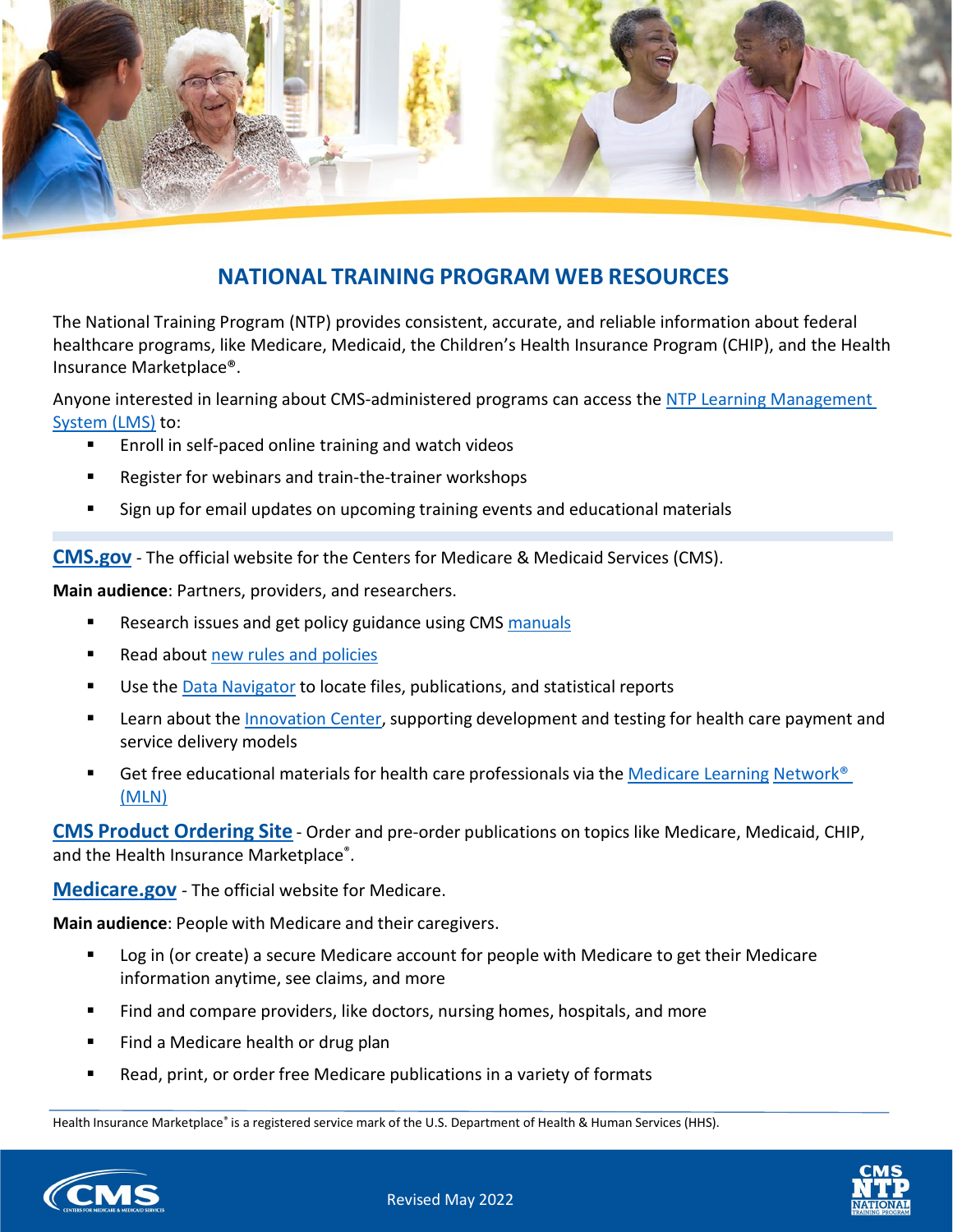**[Medicaid.gov](https://www.medicaid.gov/)** - The primary resource for states. It has information about eligibility, enrollment, and funding.

**Main audience**: State Medicaid agencies.

- Get access to the State Resource Center for tools and data supporting state Medicaid and CHIP programs
- View and comment on demonstrations and waivers
- Read federal policy guidance

**[InsureKidsNow.gov](https://www.insurekidsnow.gov/)** - Helps families find free or low-cost health and dental coverage for kids and teens through CHIP.

**Main audience**: Families with children.

- Help families find coverage
- Get outreach tools
- **Sign up for the Campaign Notes eNewsletter**

**[HealthCare.gov](https://www.healthcare.gov/)** - The official website for the Health Insurance Marketplace®. It helps people find health insurance best suited for their needs and routes consumers to state-based Marketplaces.

**Main audience**: Individuals and families.

- Apply for and enroll in health insurance plans, Medicaid or CHIP
- Re-enroll, change, or cancel plan options
- **URIGA** View frequently asked Marketplace questions

**[Marketplace.cms.gov](https://marketplace.cms.gov/)** - Get information about programs and tools to help people who are new to the Marketplace or already enrolled.

**Main audience**: Assisters and outreach partners

- Get applications, forms, and notice examples
- **Find training material and toolkits**
- Print or download materials for consumers, and resources for presentations

**[SSA.gov](https://www.ssa.gov/)** - The official website of Social Security.

**Main audience**: General public

- Apply for benefits
	- Retirement: [SSA.gov/benefits/retirement](https://www.ssa.gov/benefits/retirement/)
	- [Medicare: SSA.gov/benefits/medicare](https://www.ssa.gov/benefits/medicare/)
	- Extra Help with Medicare prescription drug costs: [secure.ssa.gov/i1020/start](https://secure.ssa.gov/i1020/start)
	- Disability: [SSA.gov/benefits/disability](https://www.ssa.gov/benefits/disability/)
- Log in (or create a "my Social Security account") to update a mailing address
- View policies in Social Security's Program [Operations](https://secure.ssa.gov/apps10/) Manual System (POMS)